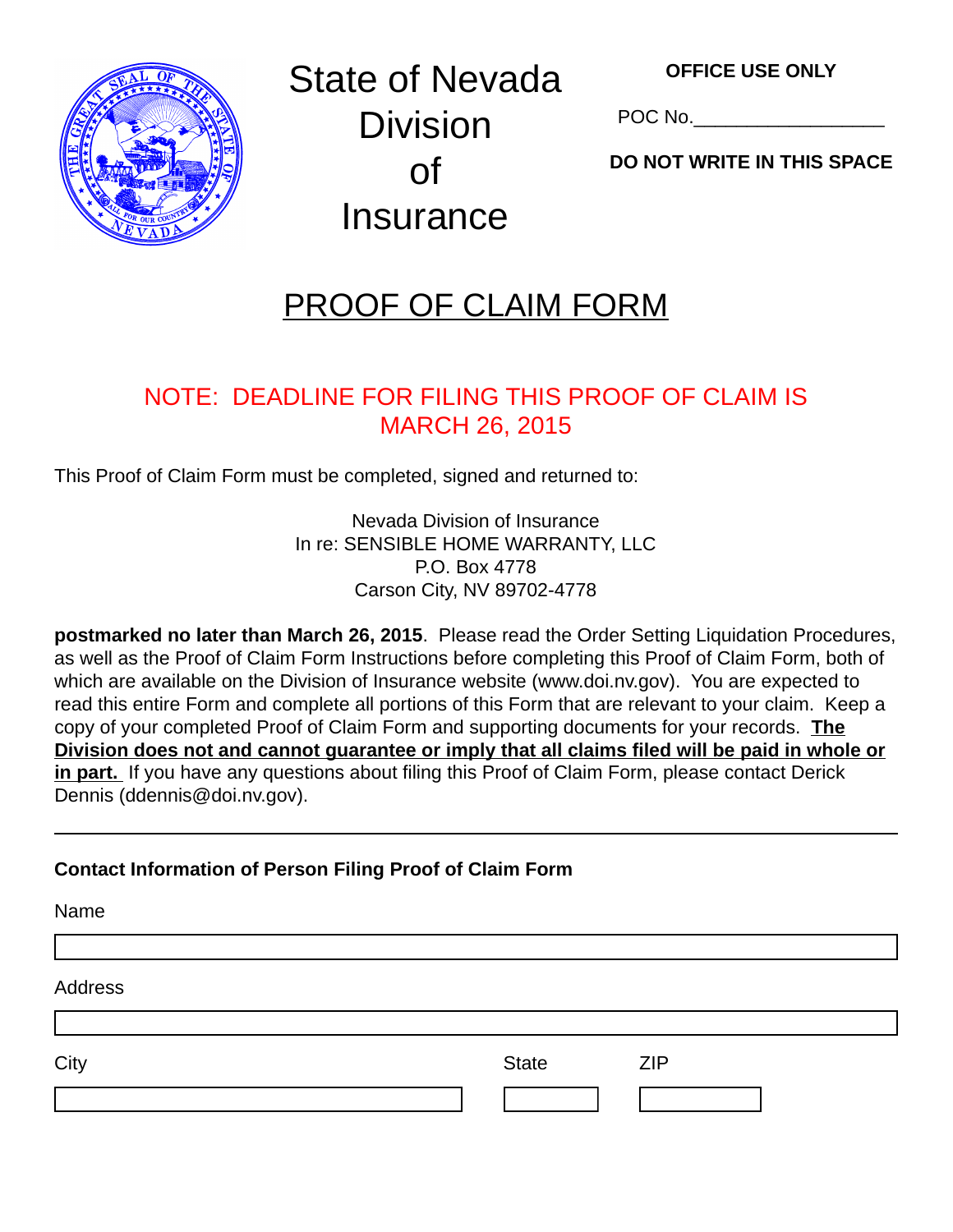| Daytime Phone                                                                                                                                                                                                                     | <b>Other Phone</b>         |  |  |  |
|-----------------------------------------------------------------------------------------------------------------------------------------------------------------------------------------------------------------------------------|----------------------------|--|--|--|
|                                                                                                                                                                                                                                   |                            |  |  |  |
| E-mail                                                                                                                                                                                                                            |                            |  |  |  |
|                                                                                                                                                                                                                                   |                            |  |  |  |
|                                                                                                                                                                                                                                   |                            |  |  |  |
| Are you a contract holder or are you<br>representing a contract holder?                                                                                                                                                           | )Yes<br>No                 |  |  |  |
| You are a contract holder if you purchased a service contract from Sensible Home Warranty, LLC.                                                                                                                                   |                            |  |  |  |
| If yes, are you (the contract holder) a<br><b>Nevada resident?</b>                                                                                                                                                                | $\bigcirc$ Yes             |  |  |  |
|                                                                                                                                                                                                                                   | $\bigcirc$ No              |  |  |  |
| If the contract holder is not a Nevada resident, the claim cannot be reviewed by the Division.<br>Please contact the agency responsible for regulating service contract providers in the contract<br>holder's state of residence. |                            |  |  |  |
| Are you a vendor or are you representing a                                                                                                                                                                                        | Yes                        |  |  |  |
| vendor?                                                                                                                                                                                                                           | $\bigcirc$ No              |  |  |  |
| You are a vendor if you performed services for Sensible Home Warranty, LLC.                                                                                                                                                       |                            |  |  |  |
| If yes, what type of license do you (the vendor)<br>have and what is your (the vendor's) Nevada<br>license number?                                                                                                                |                            |  |  |  |
| Are you submitting this Proof of Claim Form                                                                                                                                                                                       | Yes                        |  |  |  |
| as a representative or on behalf of<br>someone other than yourself?                                                                                                                                                               | $\bigcirc$ No              |  |  |  |
| <b>Information About Property or Item Under Service Contract</b>                                                                                                                                                                  |                            |  |  |  |
| Name of Contract Holder                                                                                                                                                                                                           |                            |  |  |  |
|                                                                                                                                                                                                                                   |                            |  |  |  |
| Address                                                                                                                                                                                                                           |                            |  |  |  |
| City                                                                                                                                                                                                                              | <b>ZIP</b><br><b>State</b> |  |  |  |
|                                                                                                                                                                                                                                   |                            |  |  |  |
|                                                                                                                                                                                                                                   |                            |  |  |  |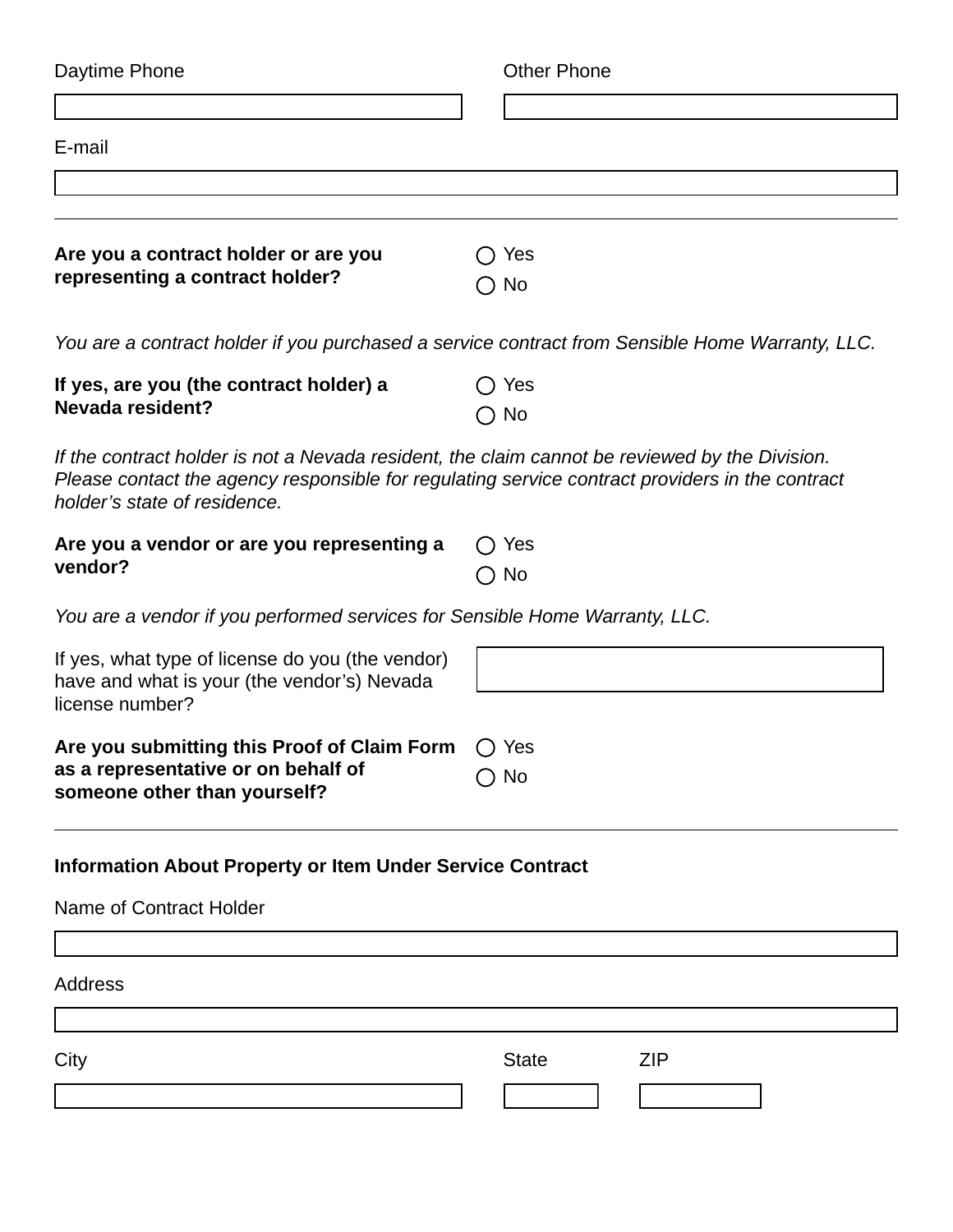| Location of Property/Item Under Service Contract |  |  |
|--------------------------------------------------|--|--|
|--------------------------------------------------|--|--|

Г

| If different from address.                |                               |
|-------------------------------------------|-------------------------------|
| Daytime Phone                             | <b>Other Phone</b>            |
|                                           |                               |
| E-mail                                    |                               |
|                                           |                               |
|                                           |                               |
| <b>Information About Claim</b>            |                               |
| Date of loss or damage                    |                               |
|                                           |                               |
| Did the contract holder file a claim for  | Yes<br>$\left( \quad \right)$ |
| service with Sensible Home Warranty, LLC? | $\bigcirc$ No                 |
| If yes, when was the claim filed?         |                               |
|                                           |                               |
| What was the outcome?                     |                               |
|                                           |                               |
|                                           |                               |
|                                           |                               |
|                                           |                               |
|                                           |                               |
|                                           |                               |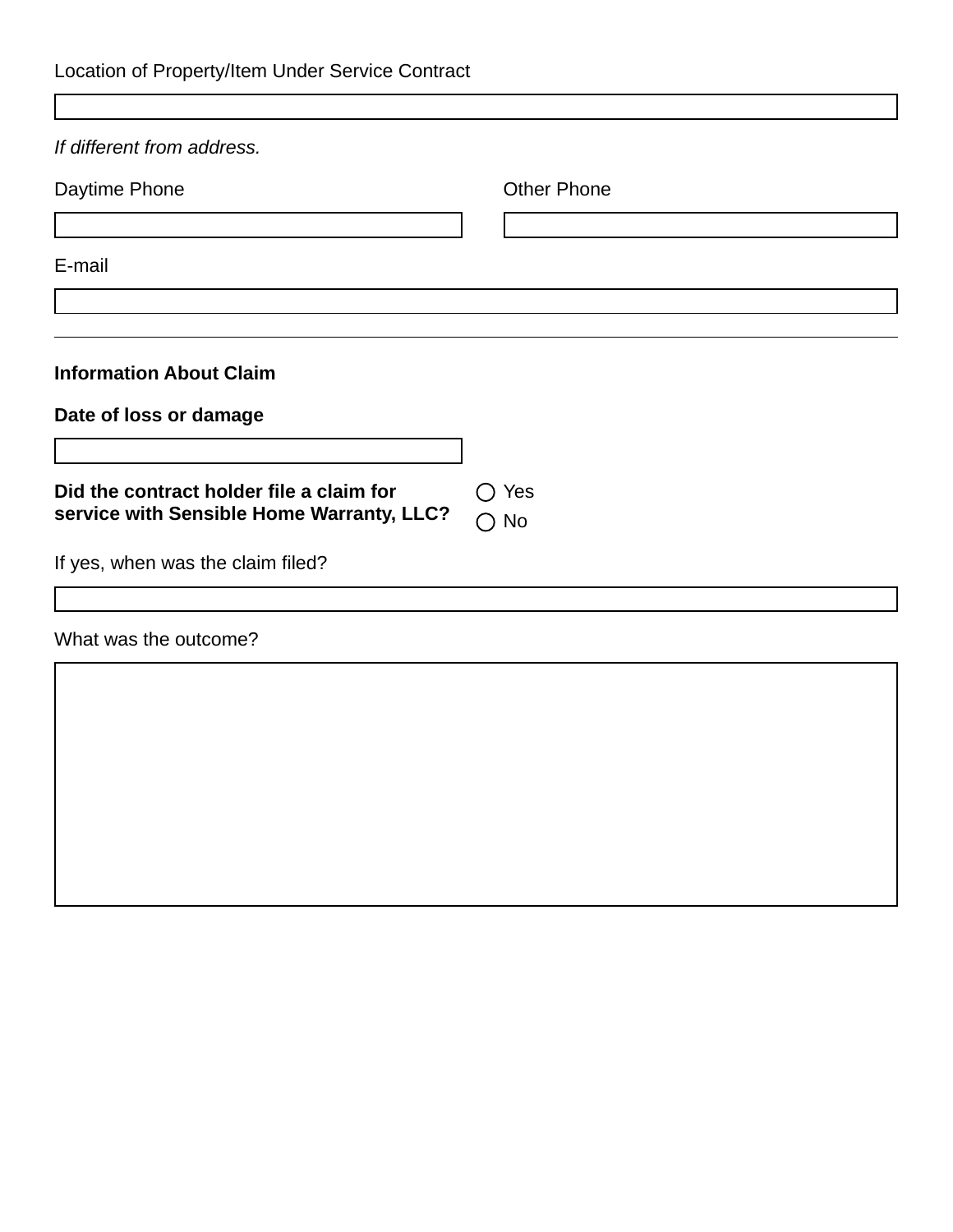#### **Amount of claim**

*Amount of claim cannot exceed receipts or invoices provided.* 

Description of item(s) covered under service contract, include make and model information, if known

Description of loss or damage you believe is covered by the service contract, including cause of failure, if known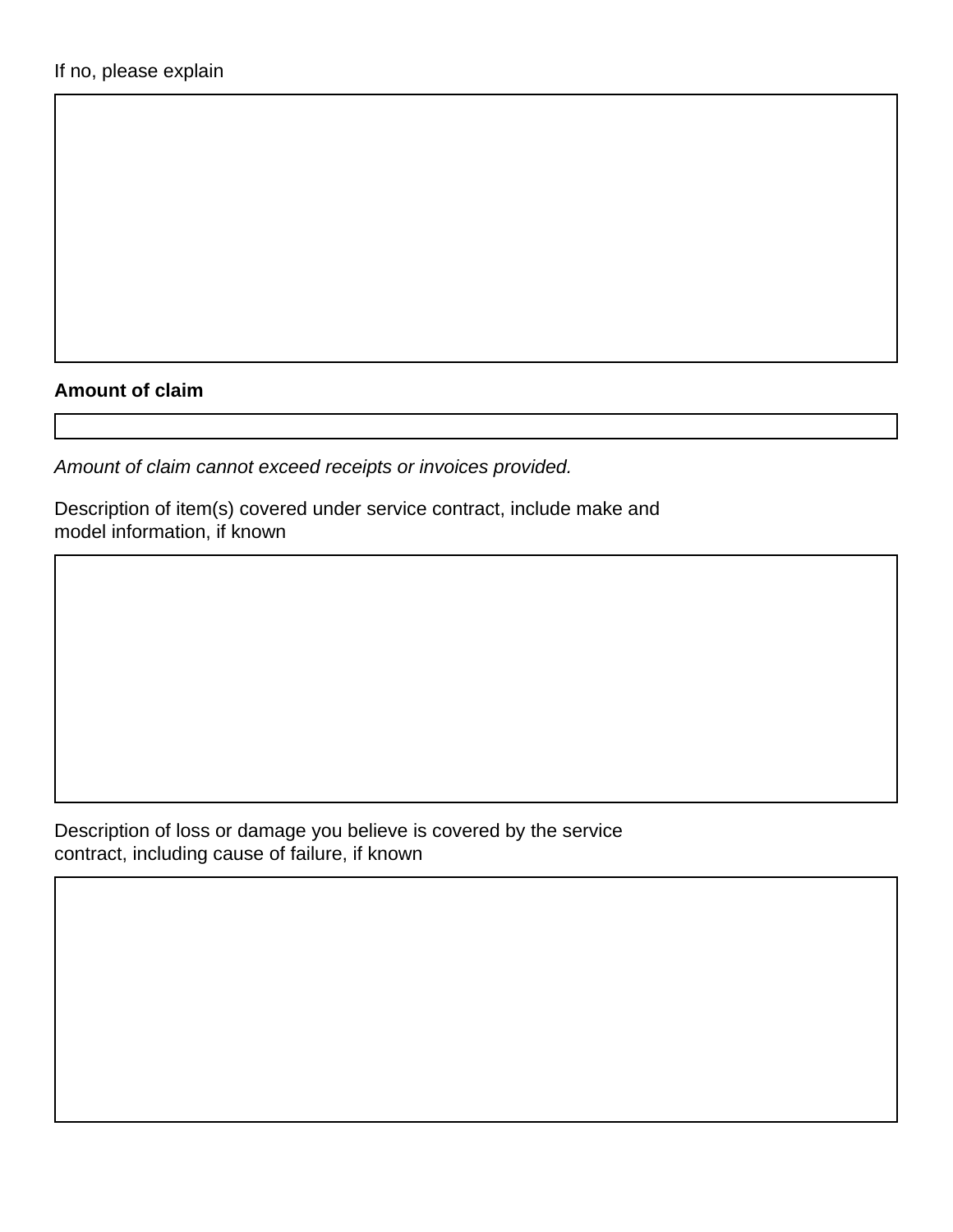◯ Yes ○ No

If no, please explain.

If item has been repaired or replaced, did the individual/company who performed the repairs/ provided parts or services get paid?

◯ Yes

 $\bigcap$  No

 $\bigcirc$  Not Applicable

If yes, what was amount paid?

By whom was individual/company paid?

#### **Information About Repair Work, Parts, Labor, or Other Services**

Name of Individual/Company

Address City **State City City State CIP** Contact Phone E-mail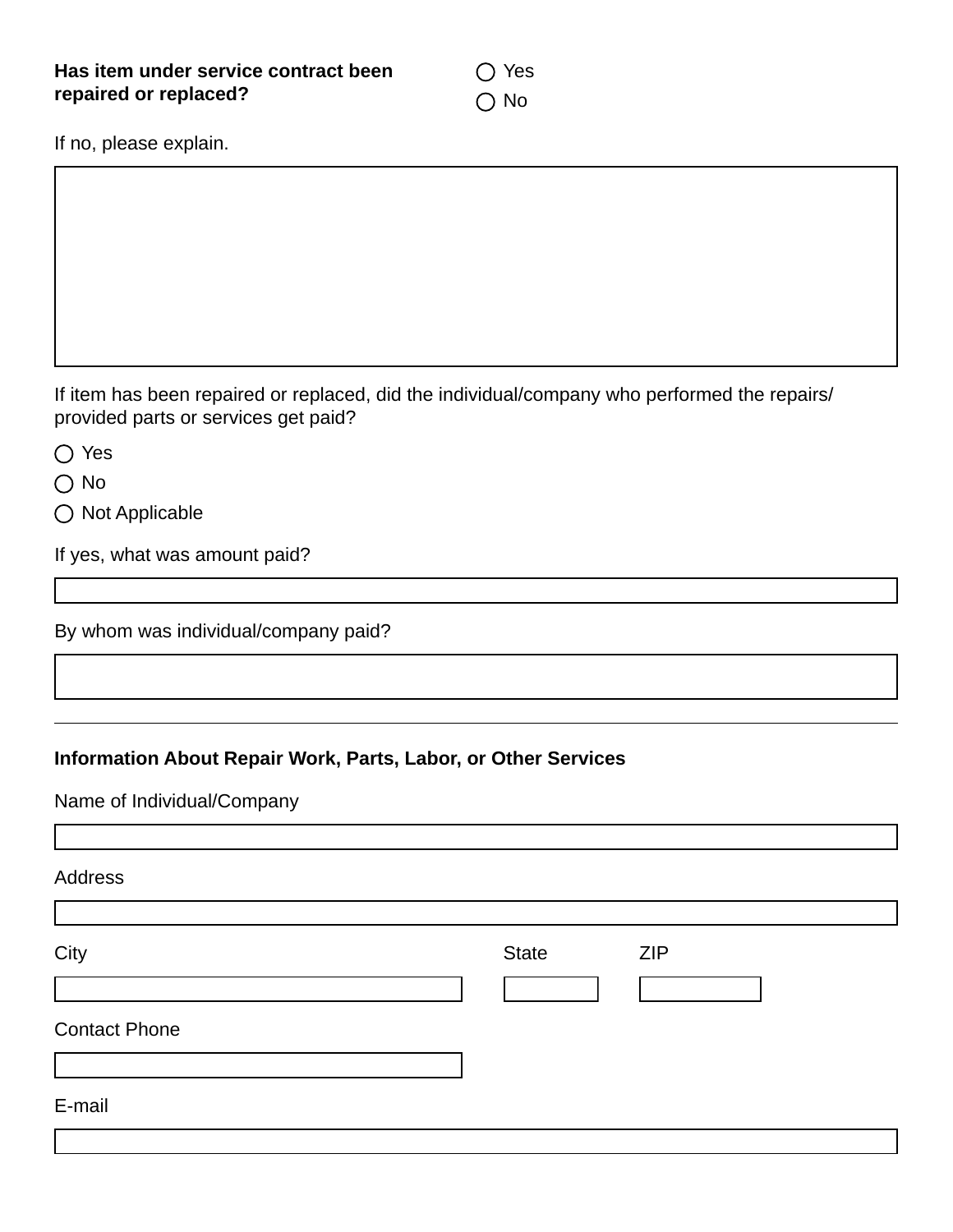*You may submit an invoice if unknown.* 

| Were repairs, parts or labor, or other | $\bigcap$ Yes |
|----------------------------------------|---------------|
| services coordinated or provided       | $\bigcap$ No  |
| through Sensible Home Warranty, LLC?   |               |

#### **Additional Information**

Please provide any other information relevant to your claim. If you need additional space, please attach a sheet to this Form, and include your name on the sheet.